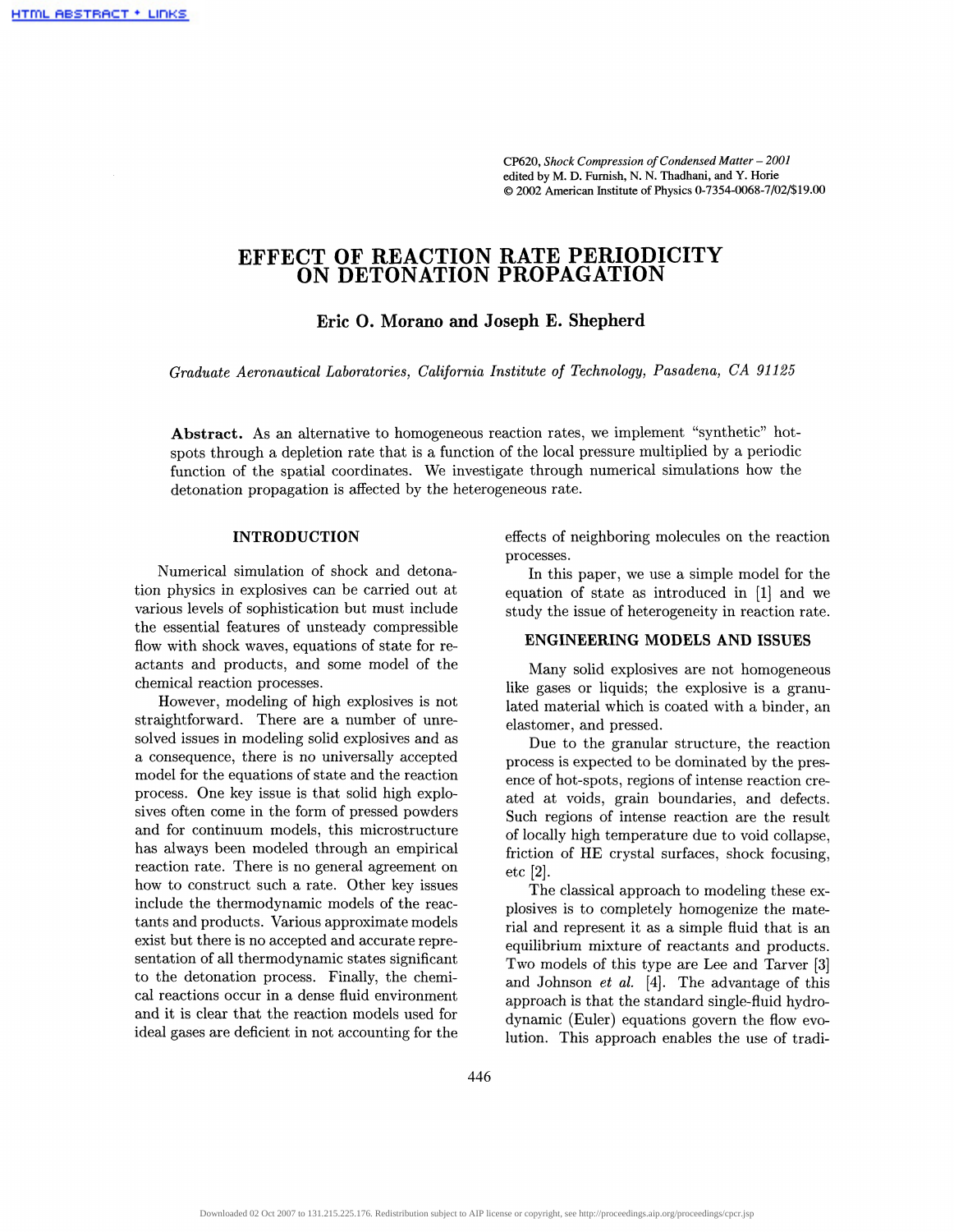tional hydrocodes as well as more modern approaches based on Riemann solvers such as the Roe-Glaister [5] scheme used in our study.

We follow this approach in our study but avoid the complexity of a mixture equation of state by using a model based on the Mie-Griineisen form extended to include heat release.

$$
P(e, v) \sim \mathcal{G}\frac{(e - e_{\mathcal{H}}(v))}{v} + P_{\mathcal{H}}(v) + \mathcal{G}\frac{\lambda q}{v}, \quad (1)
$$

where internal energy  $e_{\mathcal{H}}$  and pressure  $P_{\mathcal{H}}$  are obtained from the shock jump conditions using a linear  $U_s$ - $u_p$  relationship,  $U_s = c_0 + s u_p$ . For expanded states, we use a treatment very similar to the pseudo-elastic approximation of Miller and Puckett [7]. We have chosen the following parameters to imitate an "HMX-like" explosive:  $\rho_0 = 1.891 \text{ g/cc}, c_0 = 3.07 \text{ km/s}, s = 1.79,$  $\mathcal{G} = 0.70$ , and  $q = 14.70$  kJ/g. This results in a CJ velocity of 9. 59 km/s and a von Neumann pressure  $P_{VN} \sim 66.17 \text{ GPa}.$ 

The issue we are studying is the role of explicit reaction rate spatial dependence. Existing models [3,4] homogenize the rate and treat the presence of hot-spots by terms in the reaction rate that represent the initiation or creation of hot-spots and the subsequent growth. In the present study, we have introduced an explicit spatial dependence of the reaction rate and have carried out numerical experiments to determine the effect on detonation initiation and propagation simulations. Since this development is motivated by the role of hot-spots in HE, we refer to these as "synthetic hot-spots". We use a pressure-dependent, single-step depletion law with a fractional order,

$$
R(\lambda, P) = K(\mathbf{x}) \left(\frac{P}{P_{VN}}\right)^{\nu} (1 - \lambda)^{1/2}, \qquad (2)
$$

where  $\nu = 5$ . The synthetic hot-spot model consists of making *K* a function of the spatial coordinate x, *i.e.* a property of the material. Consequently, *K* must be advected with the particle velocity. The reactive Euler equations are augmented by the following equation:

$$
\frac{\partial}{\partial t} (K \rho) + \nabla \cdot (K \rho \mathbf{u}) = 0,
$$
 (3)

and solved with a Roe-Glaister solver with passive scalar advection capability.

# **ONE-DIMENSIONAL NUMERICAL SIMULATIONS**

The steady ZND solution is computed first with a homogeneous rate  $K(\mathbf{x}) = 0.8 \,\mu s^{-1}$ ; its reaction zone length is  $\Delta Z_T$ . The Eulerian computational domain is a  $25 \Delta Z_T$  long channel with grid-spacing that gave 100 cells in the reaction zone. The profile is used to initialize the Eulerian solver which is run until convergence. The converged profile has a reaction zone length  $\Delta Z_C \sim \Delta Z_T$  and a detonation velocity  $U \sim 9.48 \text{ km/s}$ . The slight deficit is due to the small amount of reaction that occurs within the numerical shock front. Experiments with different numbers of cells in the reaction zone indicate that  $U \to U_{CJ}$  as  $K \to 0$  for a fixed number of cells in the reaction zone. This converged profile serves as initialization for all the following experiments. Our model spatial dependence

$$
K(\mathbf{x}) = 0.8 \left(1.0 + \sigma \left| \cos(\alpha x) \cos(\beta y) \right|\right) \tag{4}
$$

for this first study is a simple periodic function.

In this paper, we will present only results from one-dimensional simulations, *i.e.*  $\beta$  = 0.  $K(\mathbf{x})$  varies between a minimum value of  $0.8 \,\mu s^{-1}$  and a maximum value of  $(1.0 + \sigma) \,\mu s^{-1}$ . We investigate the effect of each parameter  $\sigma$  and  $\alpha$  separately.

The first set of numerical experiments we carried out examined the issue of how the spatial dependence of the reaction rate affects the propagation of a near-CJ wave. For a steady wave with a homogeneous rate, the propagation velocity is only a function of the energy released and the rear boundary condition. Since the spatial dependence of the rate will introduce unsteadiness in the flow, it is not clear how this will influence the propagation speed.

The results of a typical simulation are shown in Fig. 1 through 3. The spatial dependence of the reaction rate creates a wave train that propagates backward from the front (Fig. 1 and more clearly in Fig. 3). The interaction of forward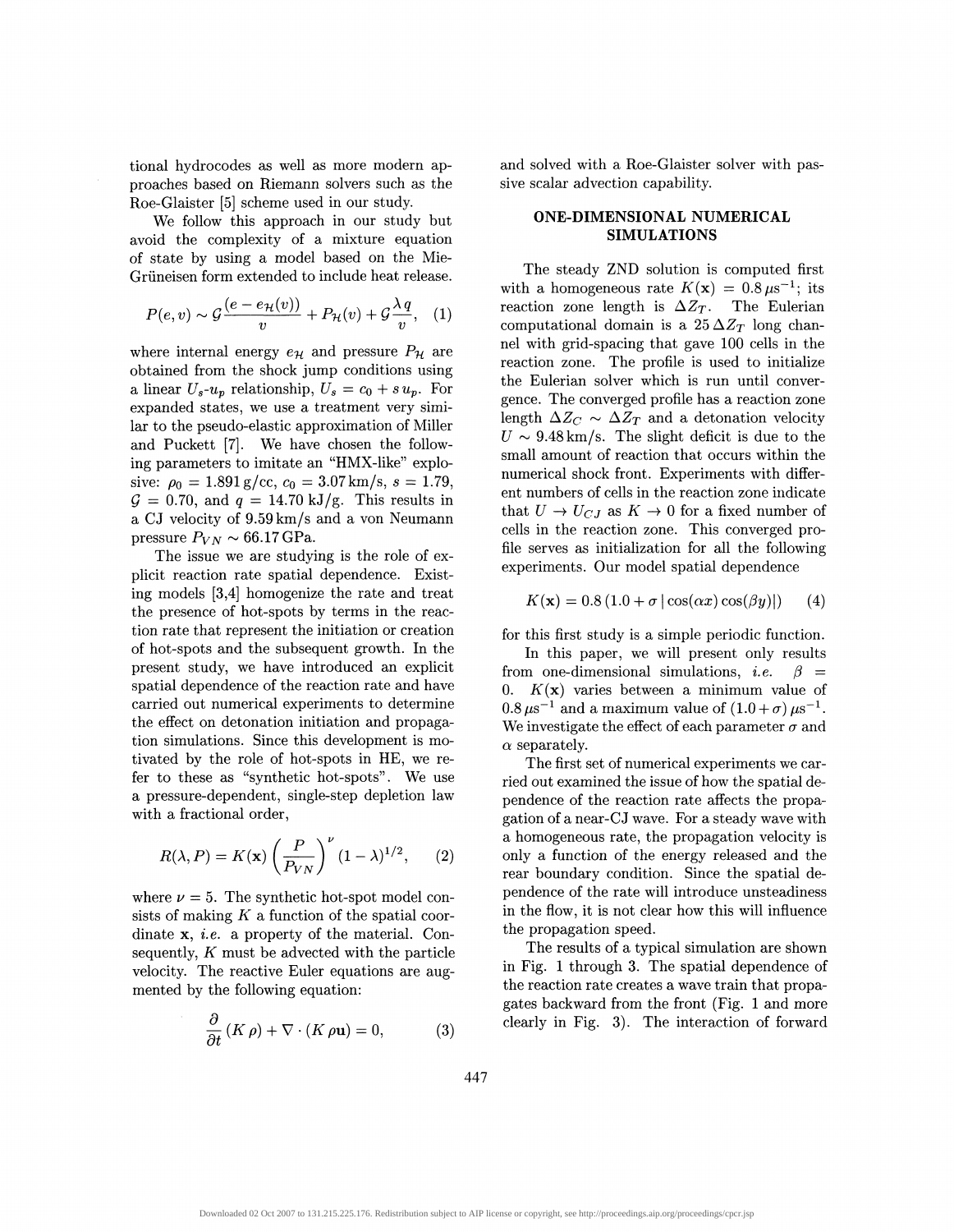propagating waves within the reaction zone results in oscillations in the leading shock strength, visible in Fig. 3.



**FIGURE 1.** Pressure profile  $\& t \sim 144.36 \,\mu s \, (\sigma = 1.0$ and  $\Pi = 2.0$ ).



**FIGURE 2.** Front velocity as a function of time ( $\sigma =$ 1.0 and  $\Pi = 2.0$ ).





The effect of the spatial frequency  $\alpha$  was examined for several values of the amplitude  $\sigma$ . Rather than the spatial frequency, it is more convenient to refer to II, the number of periods within the reaction zone. We have analyzed

the results by computing the average, maximum, and minimum shock wave speed for the latter portion of the simulation after the initial transient has settled down. These values are depicted *vs.*  $\sigma$  in Fig. 4 through 7 for  $\Pi = 2.00, 1.00, 0.50$ , 0.25. As expected, the average velocity converges to the uniform rate velocity as  $\sigma$  goes to zero.



**FIGURE 4.** Front velocities for  $\Pi = 2.00$ .



**FIGURE 5.** Front velocities for  $\Pi = 1.00$ .



**FIGURE 6.** Front velocities for  $\Pi = 0.50$ .

448